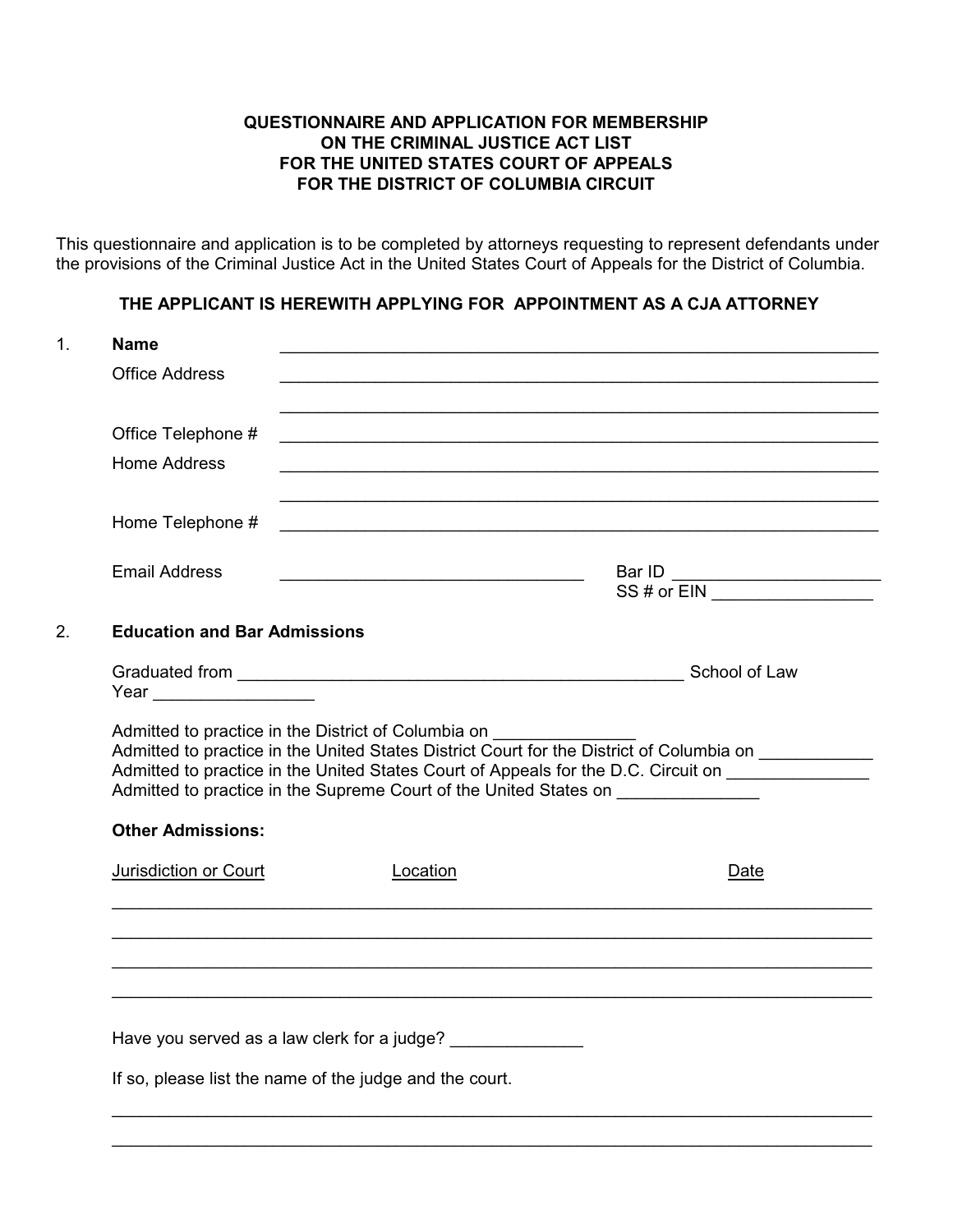# **Application for CJA List/Court of Appeals Page 2**

criminal, or trial advocacy programs.

#### 3. **Disciplinary Actions**

Have you ever been disciplined (or are you the subject of any pending disciplinary action) by the Bar of any jurisdiction or by any court?

Have you ever been convicted of any offense, other than a minor traffic violation?

(If the answer to either question is Yes, please explain in detail on a separate sheet of paper bearing your name and address what the discipline was and the nature of the conduct that led to the disciplinary action.)

#### 4. **Practice Background**

Have you ever been employed as a full-time prosecutor, public defender, or law clerk to a judge or justice? \_\_\_\_\_\_\_\_\_\_\_\_\_\_\_\_\_\_\_

 $\_$  ,  $\_$  ,  $\_$  ,  $\_$  ,  $\_$  ,  $\_$  ,  $\_$  ,  $\_$  ,  $\_$  ,  $\_$  ,  $\_$  ,  $\_$  ,  $\_$  ,  $\_$  ,  $\_$  ,  $\_$  ,  $\_$  ,  $\_$  ,  $\_$  ,  $\_$  ,  $\_$  ,  $\_$  ,  $\_$  ,  $\_$  ,  $\_$  ,  $\_$  ,  $\_$  ,  $\_$  ,  $\_$  ,  $\_$  ,  $\_$  ,  $\_$  ,  $\_$  ,  $\_$  ,  $\_$  ,  $\_$  ,  $\_$  ,

If so, please name the office(s), or judge(s), and give dates of employment.

 $\_$  ,  $\_$  ,  $\_$  ,  $\_$  ,  $\_$  ,  $\_$  ,  $\_$  ,  $\_$  ,  $\_$  ,  $\_$  ,  $\_$  ,  $\_$  ,  $\_$  ,  $\_$  ,  $\_$  ,  $\_$  ,  $\_$  ,  $\_$  ,  $\_$  ,  $\_$  ,  $\_$  ,  $\_$  ,  $\_$  ,  $\_$  ,  $\_$  ,  $\_$  ,  $\_$  ,  $\_$  ,  $\_$  ,  $\_$  ,  $\_$  ,  $\_$  ,  $\_$  ,  $\_$  ,  $\_$  ,  $\_$  ,  $\_$  ,  $\_$  ,  $\_$  ,  $\_$  ,  $\_$  ,  $\_$  ,  $\_$  ,  $\_$  ,  $\_$  ,  $\_$  ,  $\_$  ,  $\_$  ,  $\_$  ,  $\_$  ,  $\_$  ,  $\_$  ,  $\_$  ,  $\_$  ,  $\_$  ,  $\_$  ,  $\_$  ,  $\_$  ,  $\_$  ,  $\_$  ,  $\_$  ,  $\_$  ,  $\_$  ,  $\_$  ,  $\_$  ,  $\_$  ,  $\_$  ,  $\_$  ,  $\_$  ,  $\_$  ,  $\_$  ,  $\_$  ,  $\_$  ,  $\_$  , Have you at any time been a member of the CJA list for this court? If so, dates: \_\_\_\_\_\_\_\_\_\_\_\_\_\_\_\_\_\_\_\_\_\_\_\_\_\_\_\_\_\_\_\_\_\_\_\_\_\_\_\_\_\_\_\_\_\_\_\_\_\_\_\_\_\_\_\_\_\_\_\_\_\_\_\_\_\_\_\_\_\_ Have you at any time been a member of the CJA panel for the United States District Court for the District of Columbia? If so, dates: \_\_\_\_\_\_\_\_\_\_\_\_\_\_\_\_\_\_\_\_\_\_\_\_\_\_\_\_\_\_\_\_\_\_\_\_\_\_\_\_\_\_\_\_\_\_\_\_\_\_\_\_\_\_\_\_\_\_\_\_\_\_\_\_\_\_\_\_\_\_ Have you at any time been a member of the CJA panel for any other court(s)? If so, dates:  $\blacksquare$ List any Continuing Legal Education experience, either as a lecturer or participant, in appellate,

 $\_$  ,  $\_$  ,  $\_$  ,  $\_$  ,  $\_$  ,  $\_$  ,  $\_$  ,  $\_$  ,  $\_$  ,  $\_$  ,  $\_$  ,  $\_$  ,  $\_$  ,  $\_$  ,  $\_$  ,  $\_$  ,  $\_$  ,  $\_$  ,  $\_$  ,  $\_$  ,  $\_$  ,  $\_$  ,  $\_$  ,  $\_$  ,  $\_$  ,  $\_$  ,  $\_$  ,  $\_$  ,  $\_$  ,  $\_$  ,  $\_$  ,  $\_$  ,  $\_$  ,  $\_$  ,  $\_$  ,  $\_$  ,  $\_$  ,  $\_$  ,  $\_$  ,  $\_$  ,  $\_$  ,  $\_$  ,  $\_$  ,  $\_$  ,  $\_$  ,  $\_$  ,  $\_$  ,  $\_$  ,  $\_$  ,  $\_$  ,  $\_$  ,  $\_$  ,  $\_$  ,  $\_$  ,  $\_$  ,  $\_$  ,  $\_$  ,  $\_$  ,  $\_$  ,  $\_$  ,  $\_$  ,  $\_$  ,  $\_$  ,  $\_$  ,  $\_$  ,  $\_$  ,  $\_$  ,  $\_$  ,  $\_$  ,  $\_$  ,  $\_$  ,  $\_$  ,  $\_$  ,  $\_$  ,  $\_$  ,  $\_$  ,  $\_$  ,  $\_$  ,  $\_$  ,  $\_$  ,  $\_$  ,  $\_$  ,  $\_$  ,  $\_$  ,  $\_$  ,  $\_$  ,  $\_$  ,  $\_$  ,  $\_$  ,  $\_$  ,  $\_$  ,  $\_$  ,  $\_$  ,  $\_$  ,  $\_$  ,  $\_$  ,  $\_$  ,  $\_$  ,  $\_$  ,  $\_$  ,  $\_$  ,  $\_$  ,  $\_$  ,  $\_$  ,  $\_$  ,  $\_$  ,  $\_$  ,  $\_$  ,  $\_$  ,  $\_$  ,  $\_$  ,